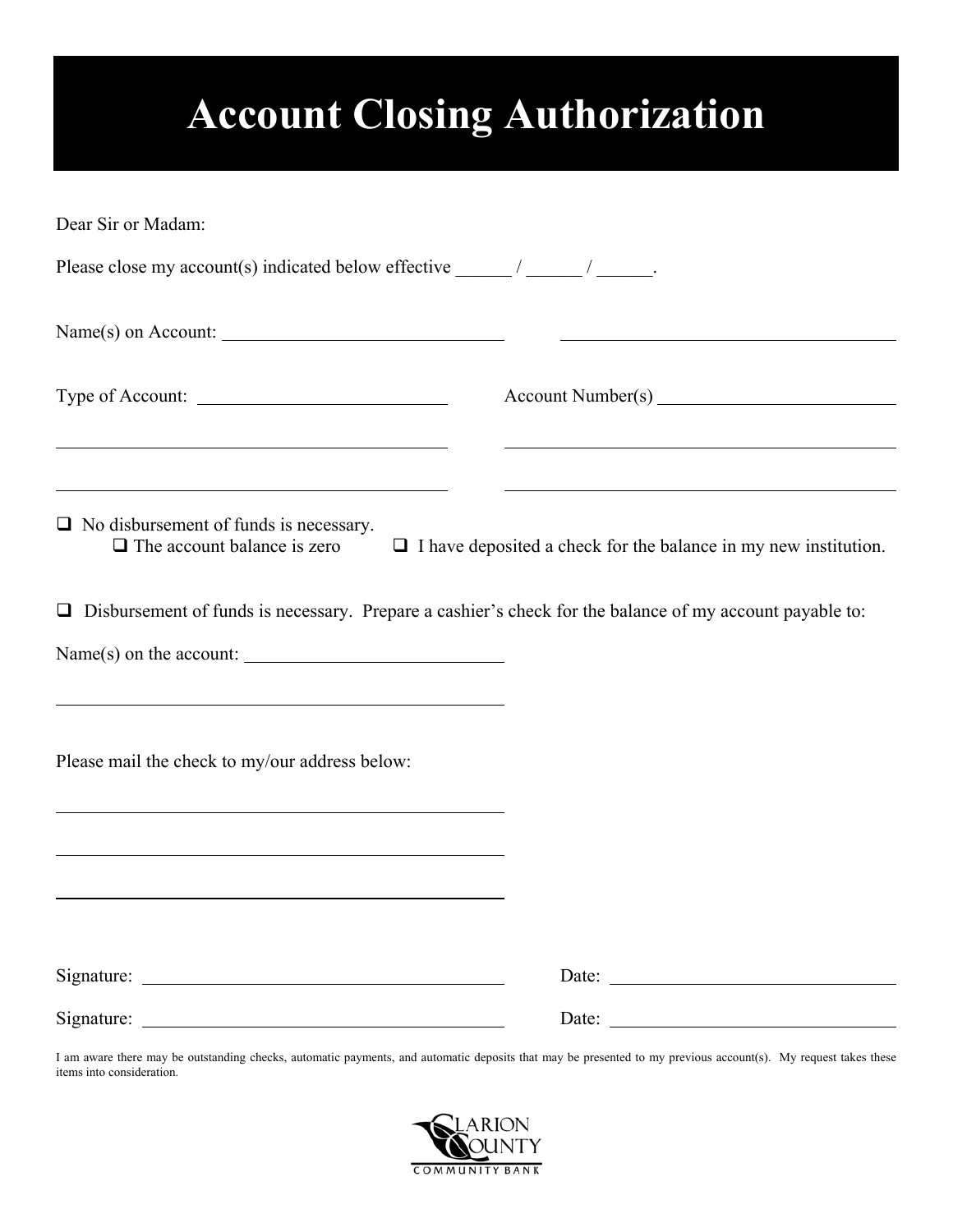## **Change of Direct Deposit**

Complete, print, and sign one form for each direct deposit currently being sent to your old checking account. Mail the completed forms to the companies who currently make direct deposits into that account. To ensure accuracy, attach a voided check and include the account number the company uses for your account. ----------------------------------------------------------------- -----------------------------------------------------------------

#### **Notice of Change of Direct Deposit**

I authorize you to redirect my direct deposit noted below to my Clarion County Community Bank account.

| To: Company Name        |                                                                                                                             | From: Customer Name             |  |  |
|-------------------------|-----------------------------------------------------------------------------------------------------------------------------|---------------------------------|--|--|
| Company Mailing Address |                                                                                                                             | <b>Customer Mailing Address</b> |  |  |
| City, State, Zip        |                                                                                                                             | City, State, Zip                |  |  |
|                         |                                                                                                                             |                                 |  |  |
|                         |                                                                                                                             |                                 |  |  |
| $\Box$ Immediately      | Please redirect my Direct Deposit to my new Clarion County Community Bank account:                                          |                                 |  |  |
|                         | Type of Account: $\Box$ Checking $\Box$ Savings                                                                             |                                 |  |  |
|                         | Date: $\qquad \qquad$                                                                                                       |                                 |  |  |
|                         | Attach a VOIDED check from your<br><b>Clarion County Community Bank</b><br>Checking account HERE.                           |                                 |  |  |
|                         | Complete this form for each depositor (employer, Social Security, etc.) with whom you have arrangements for Direct Deposit. |                                 |  |  |

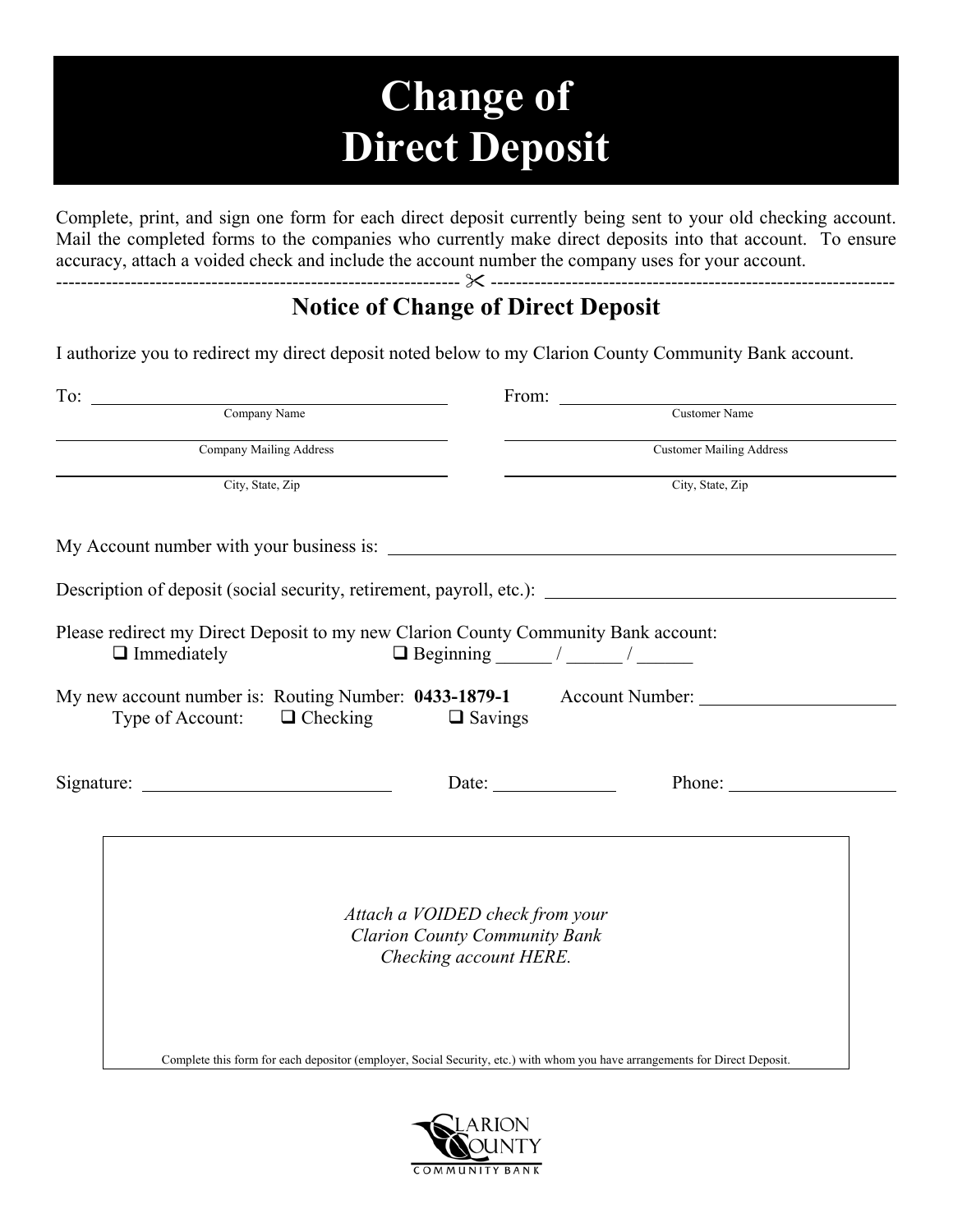### **Change of Automated Payment**

Complete, print, and sign one form for each payment currently being drafted from your old checking account. Mail the completed forms to the merchants or companies who are currently taking automated payments from that account. To ensure accuracy, attach a voided check and include the account number the company uses for your account.

#### **Notice of Change of Automated Payment**

----------------------------------------------------------------- -----------------------------------------------------------------

I authorize you to redirect my automated payment noted below to my Clarion County Community Bank account as indicated.

|                                                 | From: $\qquad \qquad$                                                                                                 |                                                                      |  |
|-------------------------------------------------|-----------------------------------------------------------------------------------------------------------------------|----------------------------------------------------------------------|--|
| To: Company Name                                |                                                                                                                       | Customer Name<br><b>Customer Mailing Address</b><br>City, State, Zip |  |
| Company Mailing Address                         |                                                                                                                       |                                                                      |  |
| City, State, Zip                                |                                                                                                                       |                                                                      |  |
|                                                 |                                                                                                                       |                                                                      |  |
|                                                 | Description of payment:                                                                                               |                                                                      |  |
| $\Box$ Immediately                              | Please redirect my automated payment to my new Clarion County Community Bank account:                                 |                                                                      |  |
| Type of Account: $\Box$ Checking $\Box$ Savings | My new account number is: Routing Number: 0433-1879-1 Account Number: ___________                                     |                                                                      |  |
|                                                 | Date: $\qquad \qquad$<br>Phone:                                                                                       |                                                                      |  |
|                                                 | Attach a VOIDED check from your<br><b>Clarion County Community Bank</b><br>Checking account HERE.                     |                                                                      |  |
|                                                 | Complete this form for each company (utility, insurance, etc.) with whom you have arrangements for Automatic Payment. |                                                                      |  |